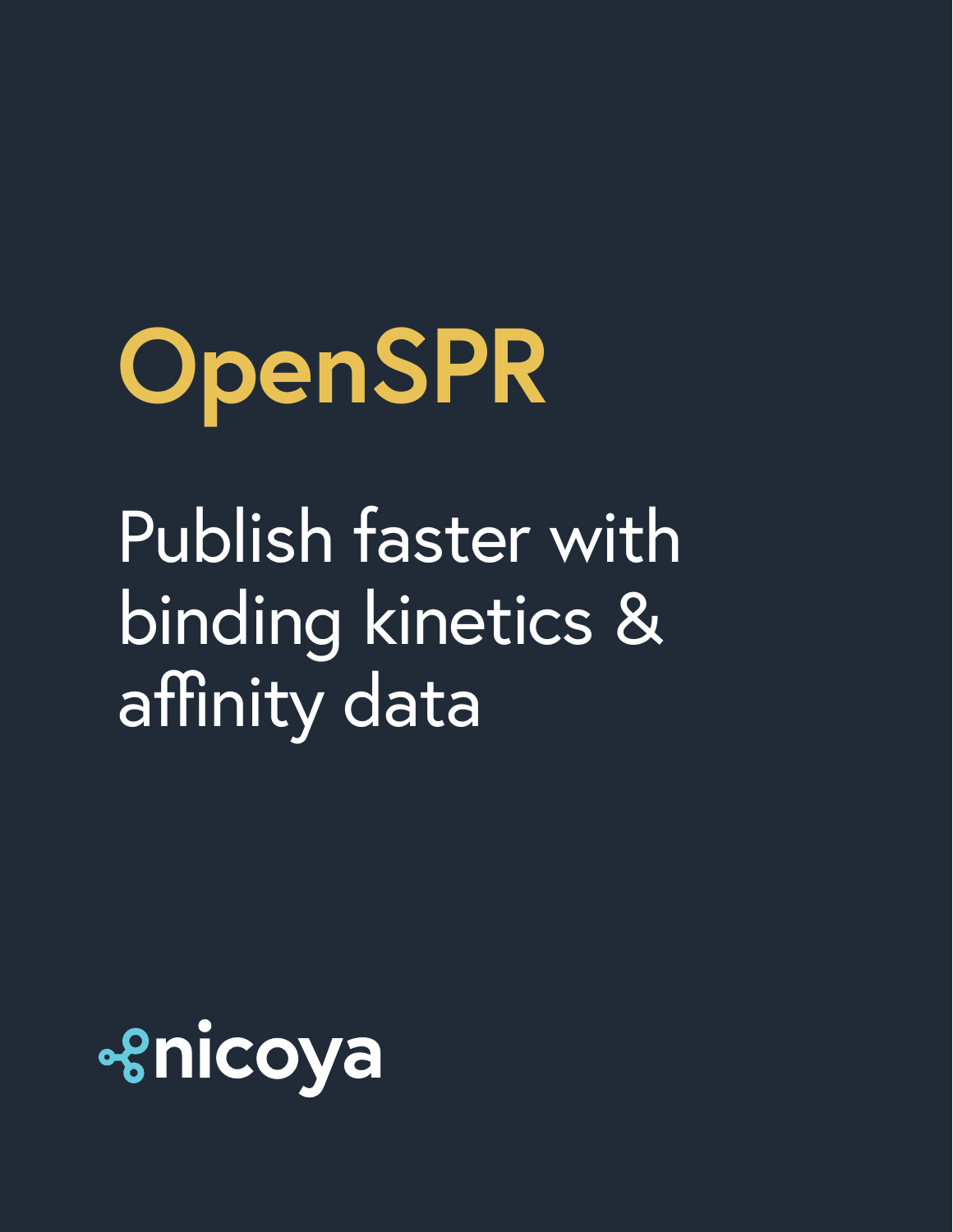**We improve human life by succeed.**

# **helping scientists**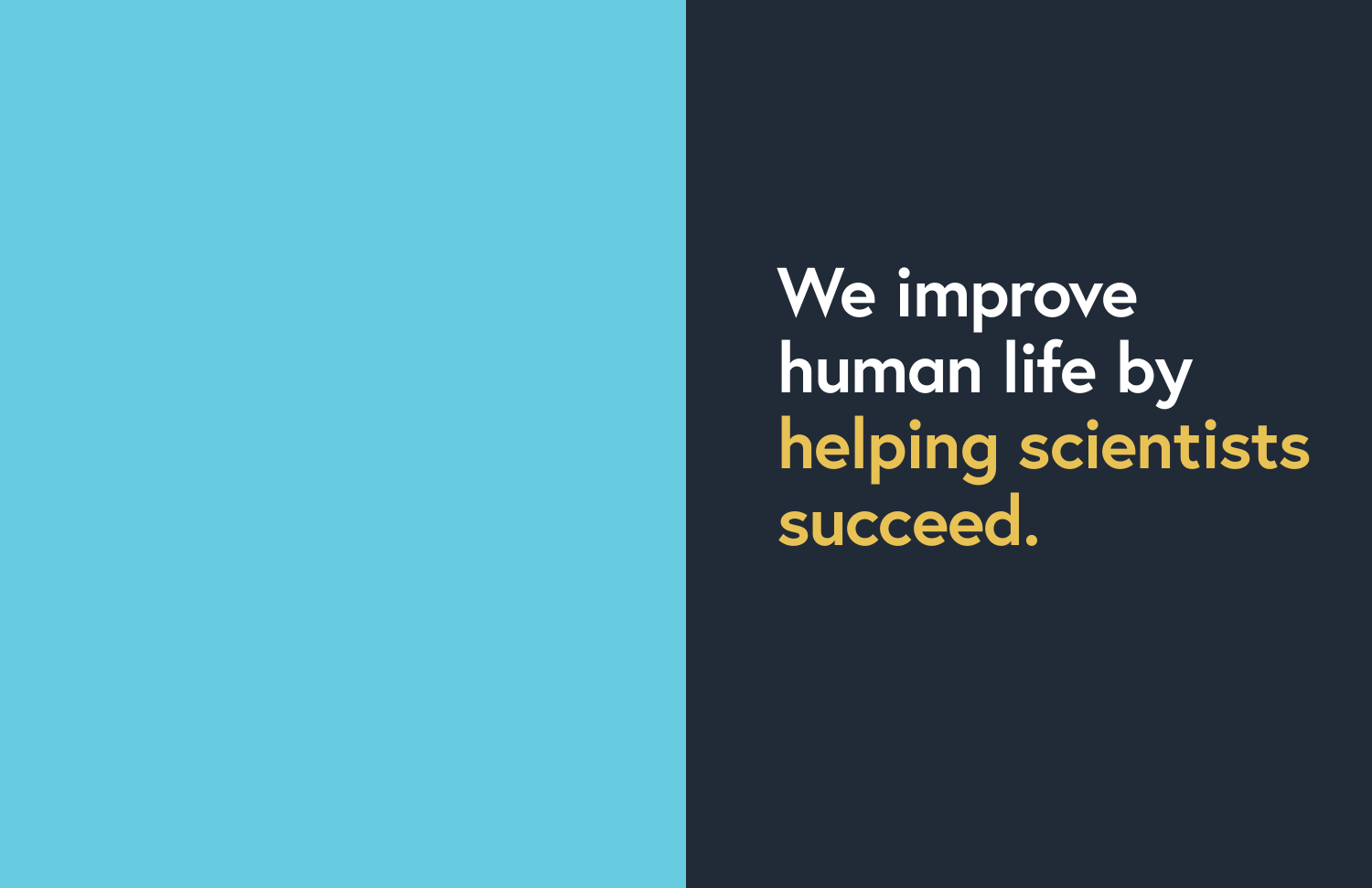

# **Contents**

| SPR Analysis Software <u>__________________________________</u> 11 |  |
|--------------------------------------------------------------------|--|
| OpenSPR for Academia 2008 2009 2012                                |  |
|                                                                    |  |
|                                                                    |  |
| Publications <del>2008 2012 2022 2022 2022 2022 2022 2022</del>    |  |
|                                                                    |  |
| Surface Plasmon Resonance ———————————————————— 22,23               |  |
| <b>DECISION AND LITTLE CONTINUES.</b>                              |  |

**Biosensors Using Commercially Relevant Binding Systems**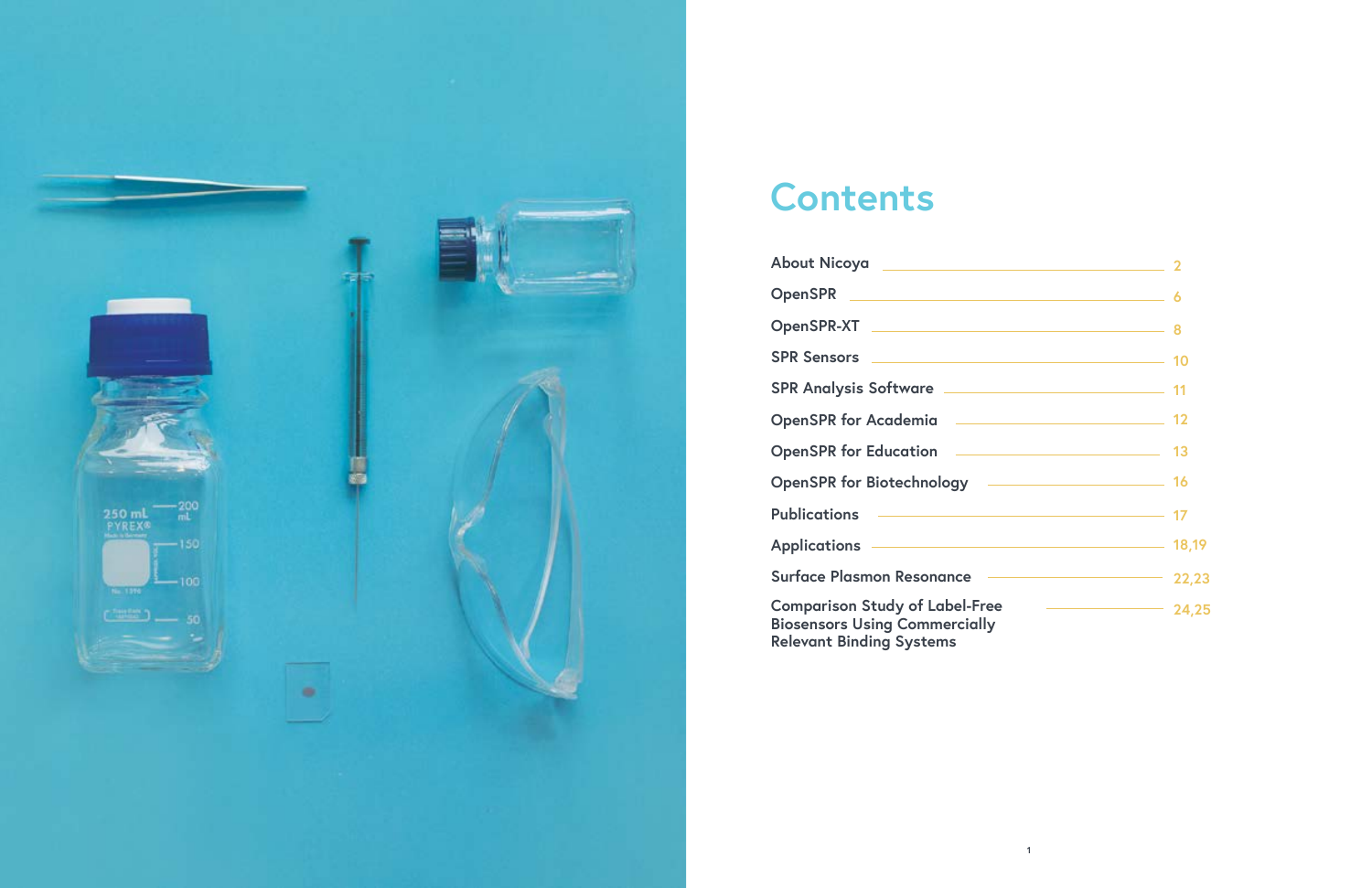# **About Nicoya**

**By helping scientists succeed, we enable deeper knowledge of the biological world, leading to scientific breakthroughs that improve human life.** 

# **Our Story**

A single idea from the human mind can change the world. Nicoya was established in 2015 as an idea from the mind of nanotechnology graduate student, Ryan Denomme. While completing his Masters' research at the University of Waterloo he encountered a recurring problem – researchers don't have access to the cutting-edge technology needed to advance their discoveries. It became his goal to use nanotechnology to help reduce the cost and complexity commonly associated with scientific instruments, making them accessible to every scientist. As CEO, Ryan leads the team at Nicoya and continues to bring his vision to life.

Currently Nicoya is made up of 100+ passionate and talented engineers, scientists, and designers who have extensive experience working at the forefront of nanotechnology, biochemistry, and optical sensors. Located in the heart of Canada's Silicon Valley, Nicoya is proud to call Kitchener-Waterloo its' home base and is globally helping scientists succeed in over 40 countries.

# **Our Mission**

At Nicoya, our mission is to improve human life by helping scientists succeed. Many of us have been impacted by diseases such as cancer and Alzheimer's. Globally, there are millions of researchers (like yourself!) who are working relentlessly to better understand these diseases and we are here to help.

**Everything begins with can change the world.** 

# **an idea. Ideas**

### **ACCESSIBILITY**

We design and build cutting-edge technology that is accessible to every scientist. Our products are affordable, user-friendly, and can be used for a wide variety of applications.

### **FREEDOM**

We give scientists the freedom to focus on the challenges of their research. From workflow automation to comprehensive, ongoing customer support, we make execution easier and faster so you can focus on analyzing data, publishing literature, and making important connections.

### **INNOVATION**

Driven by knowledge and curiosity, our mindset is one of continuous innovation. To remain ahead of the curve and challenge the status quo, we seek honest feedback and transparency from our users to continuously revolutionize our products and offerings.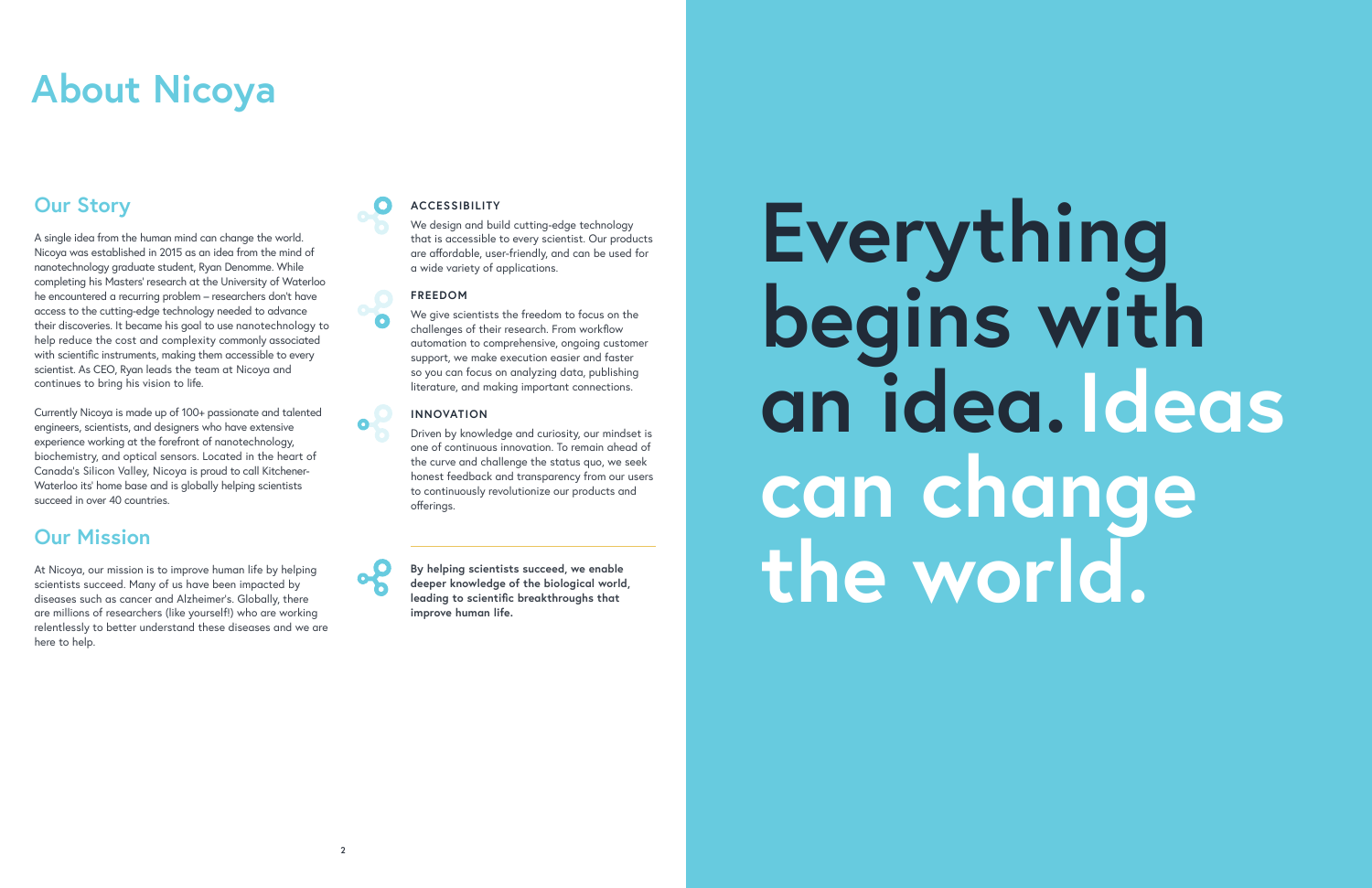

# **helping scientists succeed.**





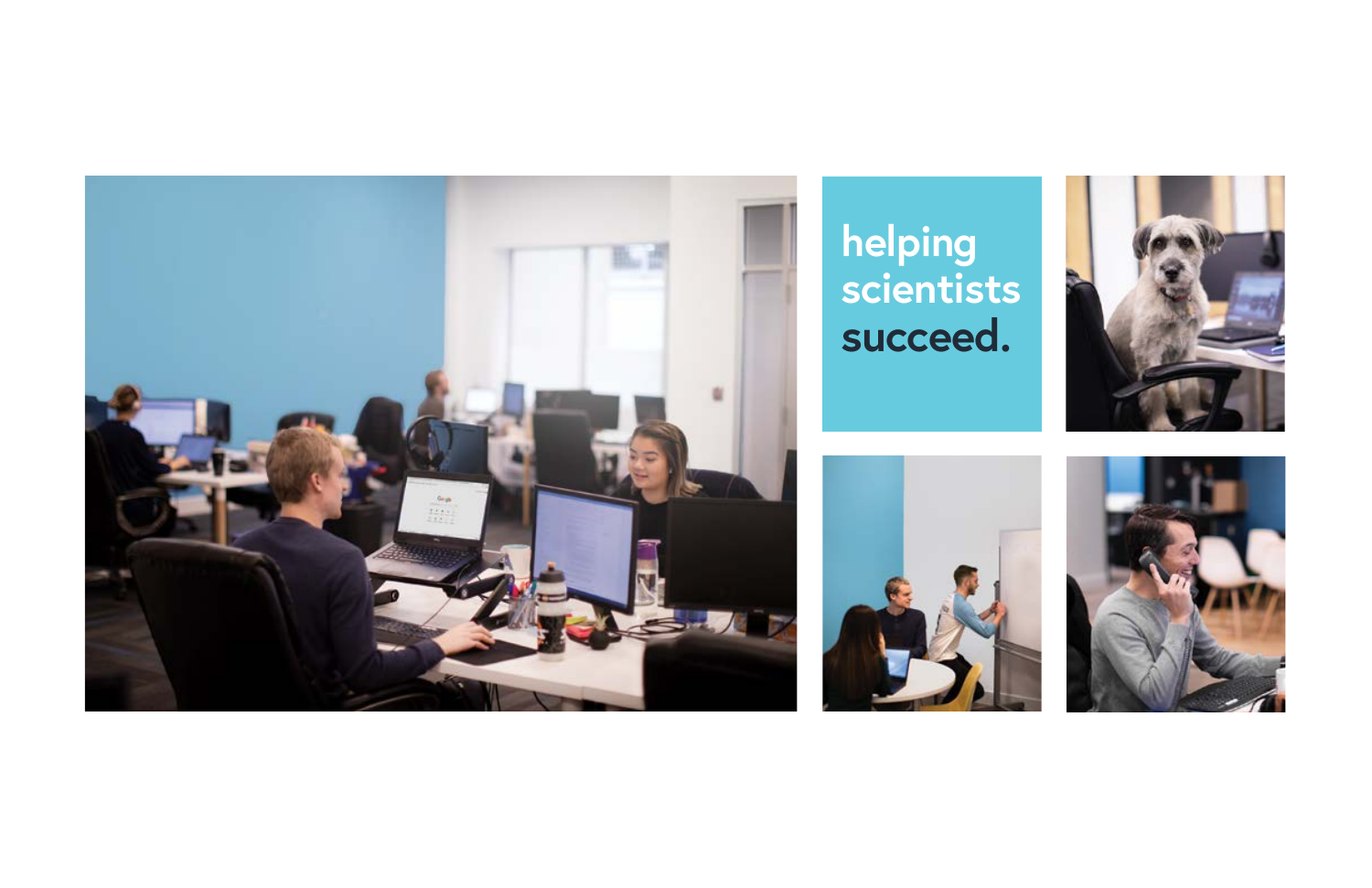

# **OpenSPR**

# **Publication-quality binding kinetics & affinity data on your benchtop.**

# **Overview**

- Kinetics/affinity characterization
- Competition assays
- Target identification
- Epitope mapping
- Screening
- Yes/No binding
- Concentration



OpenSPR is the world's only benchtop surface plasmon resonance (SPR) instrument. It provides high quality, label-free interaction analysis for a fraction of the cost of existing solutions. Our unique nano-structured sensor surface uses localized SPR (LSPR) to deliver repeatable, highly sensitive kinetic data.

# **Applications**

| # of Channels                | 2                             |
|------------------------------|-------------------------------|
| <b>Flow Rate</b>             | 5-200 µL/min                  |
| Injection                    | Semi-Automated                |
| <b>Injection Volume</b>      | 5–100 µL                      |
| Autosampler                  | Optional upgrade to           |
|                              | OpenSPR-XT                    |
| <b>Temperature Range</b>     | $4^{\circ}$ C-40 $^{\circ}$ C |
|                              | $(max 10^{\circ}C$ < ambient) |
| <b>Temperature Precision</b> | $+/- 0.25$ °C                 |
| <b>Buffer Switching</b>      | 3 ports available,            |
|                              | automated switching           |
| <b>Instrument Size</b>       | $46 \times 34 \times 21$ cm   |
| Weight                       | 42 lbs                        |
| <b>File Output</b>           | CSV, Tracedrawer              |



Train anyone in your lab to become an SPR expert with our user-friendly solution



- Proteins
- Lipids
- Carbohydrates
- Antibodies
- Nucleic acids

• Cells • Viruses

• Nanoparticles

• & more

# **Compatible With**

# **Technical Specifications**

• Small molecules

### **Performance**

Association Rate (k<sub>on</sub>) **Dissociation Rate (koff) Affinity Range (K<sub>D</sub>)** 

1x103–1x107 1/M\*s  $0.1 - 1 \times 10^{-5}$   $1/s$ mM–pM

### **Hardware Specifications**

# **Benchtop**

Avoid costly & inconvenient core facilities with our affordable benchtop solution



# **User-friendly**

# **Real-time data**

Publish faster with label-free binding kinetics & affinity data

 $\frac{1}{2}$ 

**Teleco** 



Forget about expensive service contracts so you can focus on your research

# **Low-maintenance**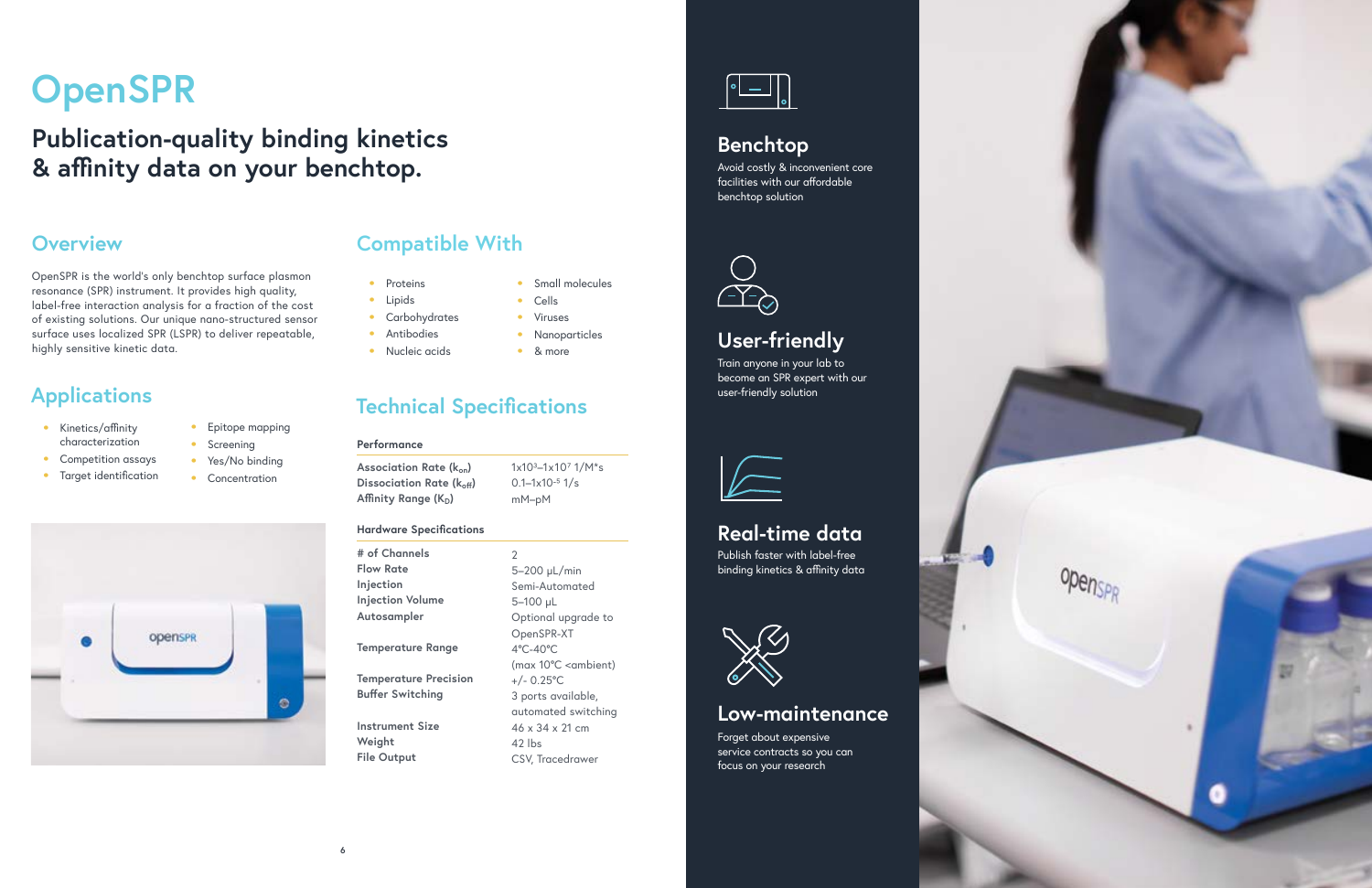

# **OpenSPR-XT**

# **Accelerate your research with automated benchtop SPR.**

# **Overview**

OpenSPR-XT is built with our cutting-edge and affordable nanotechnology biosensor platform. It has been seamlessly integrated with our robust autosampler system to allow for fully automated, 24/7 operation.

# **Applications**

- Association Rate (k<sub>on</sub>) **Dissociation Rate (koff) Affinity Range (K<sub>D</sub>)**
- 1x103–1x107 1/M\*s  $0.1 - 1 \times 10^{-5}$   $1/s$ mM–pM

• Small molecules

- Kinetics/affinity characterization
- Competition assays
- Target identification
- 
- Epitope mapping • Screening
- Yes/No binding
- Concentration



- Proteins
- Lipids
- Carbohydrates
- Antibodies
- Nucleic acids

• Cells • Viruses

• Nanoparticles

• & more

# **Compatible With**

### **Performance**

2 5–200 µL/min Automated 5–100 µL 2x 96 well plates, 2/10 mL vials Cooled from 20°C-4°C 24 hours 4°C-40°C (max 10°C <ambient) +/- 0.25°C 3 ports available, automated switching

78 x 55 x 53 cm CSV, Tracedrawer

**# of Channels Flow Rate Injection Injection Volume Sample Capacity**

**Sample Temperature Unattended Run Time Temperature Range**

**Temperature Precision Buffer Switching**

**Instrument Size File Output**

### **Hardware Specifications**

# **Benchtop**

Avoid costly & inconvenient core facilities with our affordable benchtop solution



Get publication-quality data with the highest level of consistency and repeatability

# **Reliable**

# **Real-time data**

Publish faster with label-free binding kinetics & affinity data



# **Automated**

Maximize your productivity with our premade workflows & user-friendly software



# **Technical Specifications**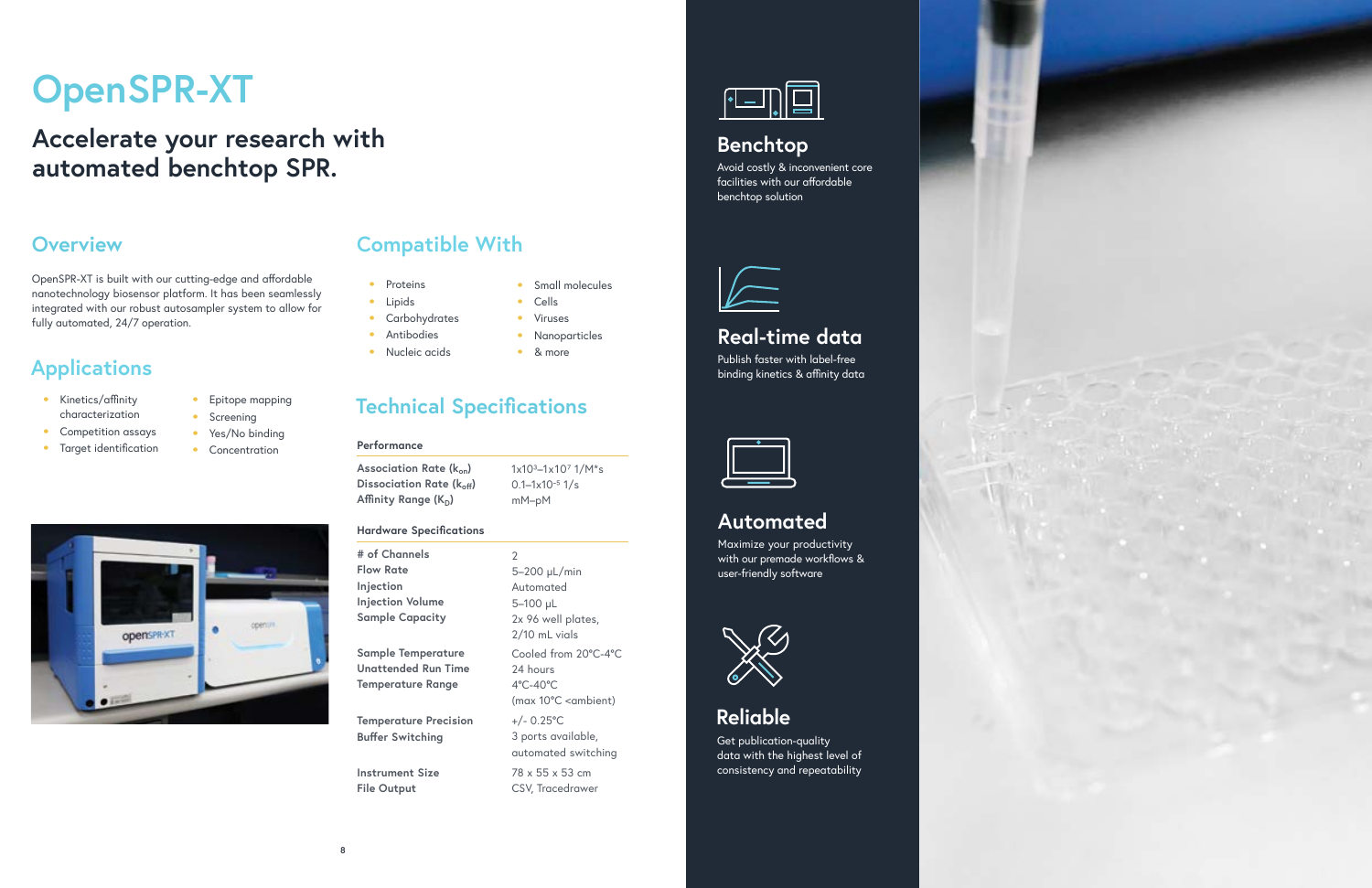# **OpenSPR Sensors**

Tired of expensive surface plasmon resonance sensor chips? Our nanotechnology enabled sensors are manufactured to the highest quality to ensure consistent and repeatable measurements, at half of the price of traditional sensors. We achieve less than 2% CV on all critical optical properties. Our sensors are stable in a variety of solvents, buffers and reagents. With high-quality and affordable OpenSPR Sensors, you have the freedom to run more experiments.

\*Compatible with OpenSPR and OpenSPR-XT instruments

# **Surface Chemistries**

OpenSPR sensors are available in a variety of functional surface chemistries to reduce the time and effort needed for immobilization, while ensuring high repeatability. Nonfunctionalized gold sensors are also available for custom surface functionalization.

# **High Sensitivity Sensors**

High Sensitivity Sensors provide increased sensitivity for your toughest SPR applications. The increased localized sensitivity is particularly advantageous for small molecule analysis, and can also be used to enhance the signals of other larger biomolecules.





Standard Sensor Chip High Sensitivity Sensor Chip

- Intuitive and easy-to-use
- Guided setup, cleaning and shutdown procedures
- Ligand immobilization wizards
- Full test automation (OpenSPR-XT)
- Ability to create, save and load test templates (OpenSPR-XT)
- CSV export for flexible data processing options
- TraceDrawer export for quick and easy analysis

### **Sensor Chip**

- **Carboxyl NTA Streptavidin Biotin GST Protein A Amine Liposome Binding (LIP) Hydrophobic (MEM) Thiol Gold**
- any amine group using EDC/NHS coupling histidine tagged targets biotin tagged targets streptavidin coupled targets GST tagged targets IgG based antibodies any carboxyl group using EDC/NHS coupling liposomes/membrane proteins lipid monolayer thiol or maleimide tagged targets non-functionalized and perfect for custom surface chemistry develop-
- ment and targets with thiol groups

### **Coated for immobilization of:**

# **OpenSPR Sensors**

- 1:1, with diffusion correction and two-state analysis options
- 1:2
- Bivalent interactions
- Affinity/EC50
- Kinetics competition

# **Optimize easily with a wide range of affordable sensor chips.**

# **SPR Analysis Software**

**Enhance data acquisition with intuitive, user-friendly & robust software.**

# **OpenSPR Software Suite**

The OpenSPR software is for exclusive use with OpenSPR instruments. Designed custom for researchers, it allows for control of the instrument and fast real-time data acquisition. The OpenSPR software is included with the purchase of an OpenSPR Starter Kit.



OpenSPR Software

# **Features**

### **Minimum Computer Requirements**

Communication: USB 2.0 or 3.0 Platform: Windows 10, 64-bit. Memory: 4 GB RAM CPU: Dual Core

# **TraceDrawer Software**

TraceDrawer is the ultimate solution for real-time interaction data handling and integrates seamlessly with data produced from the OpenSPR. It can also be used with data generated from any real-time analysis tool once the data is in the appropriate format (.txt or .csv file formats).

TraceDrawer can be used to post-process data (subtract references, cut, move, combine data from several experiments), evaluate kinetic constants ( $k_{on}$  and  $k_{off}$ ), evaluate affinity constants and EC50, create reports and produce publishable figures. For kinetic analysis, several different models are available. TraceDrawer is a useful tool for organizing, processing and presenting your data.



# **Kinetic Analysis Models**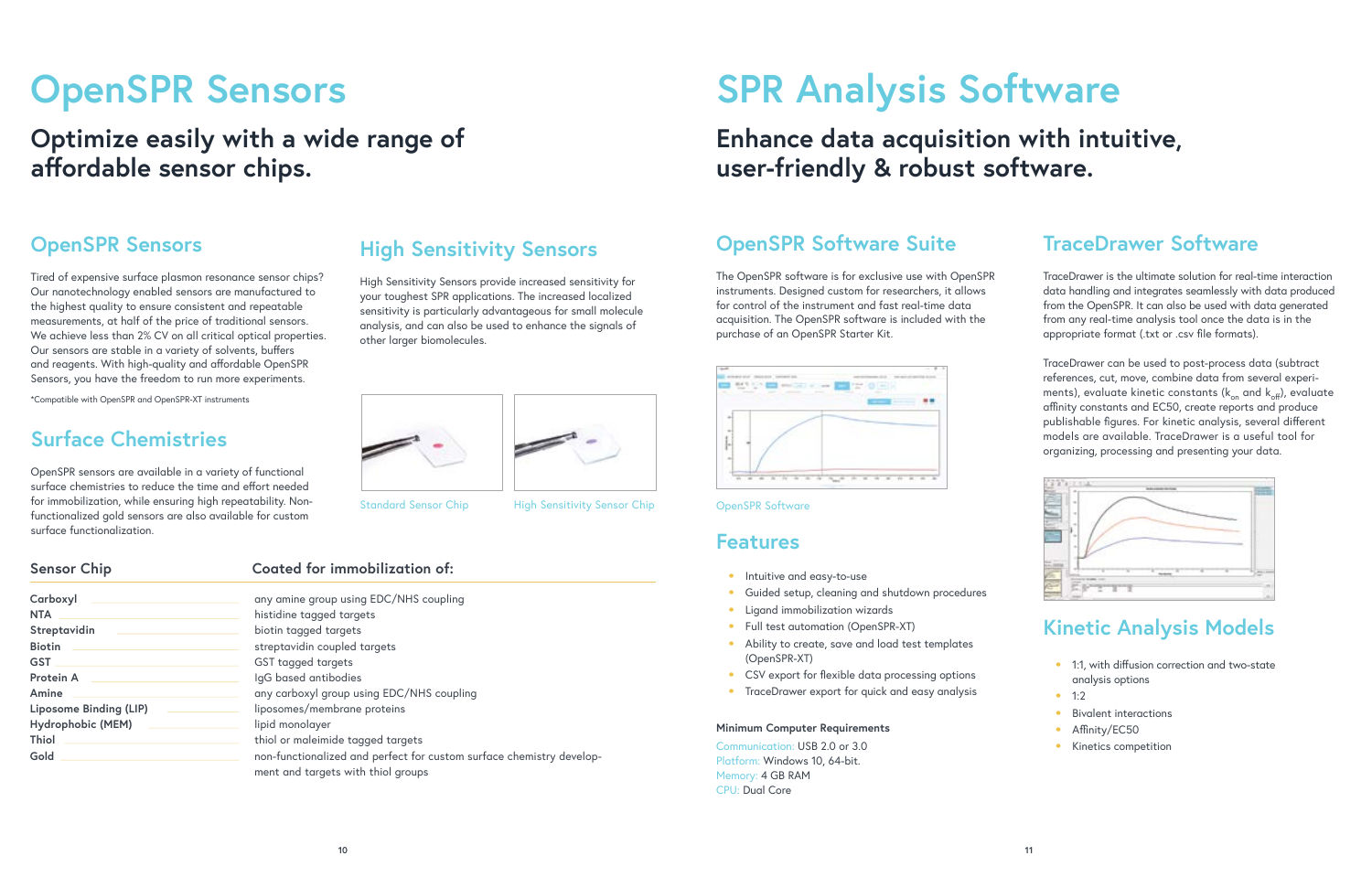

# **OpenSPR for Academia**

**Novartis, Pfizer & Merck rely on SPR. Keep your Overview students ahead.** The students are students and students are students and students are students and students and students and students and students and students and students are studies in the studies of the stu

**Publish faster with binding kinetics & affinity data from your benchtop.**

# **OpenSPR for Education**

With innovative nanotechnology, we have greatly reduced the cost of having access to crucial binding kinetics data and SPR technology. Having OpenSPR in your own lab eliminates the expensive costs and inconvenient travelling associated with using a shared instrument in a core facility. OpenSPR has helped researchers publish in high-impact journals and is currently being used by over 600 innovative researchers worldwide.

"OpenSPR offers the perfect combination of performance and affordability, which will accelerate our research while saving our lab money."

**Dr. Thorsten Dieckmann** Associate Professor & Associate Chair of Chemistry, University of Waterloo

# **Why Teach SPR?**

SPR is the gold standard technique for measuring binding kinetics in both industry and academia. From discovering new drugs to gaining a better understanding of diseases, SPR is used by thousands of biotechnology companies and every pharmaceutical company in the world. Students who graduate with experience using cutting-edge techniques like SPR will be best prepared to start their career in industry or continue to do research in the academic world.

# **Trusted by 600+ Innovative Researchers Worldwide**



**Benefits**

For Students

### For Instructors

- **Hands-on Experience**
- **Increase Employability**

**Low-maintenance**

**Predesigned Labs**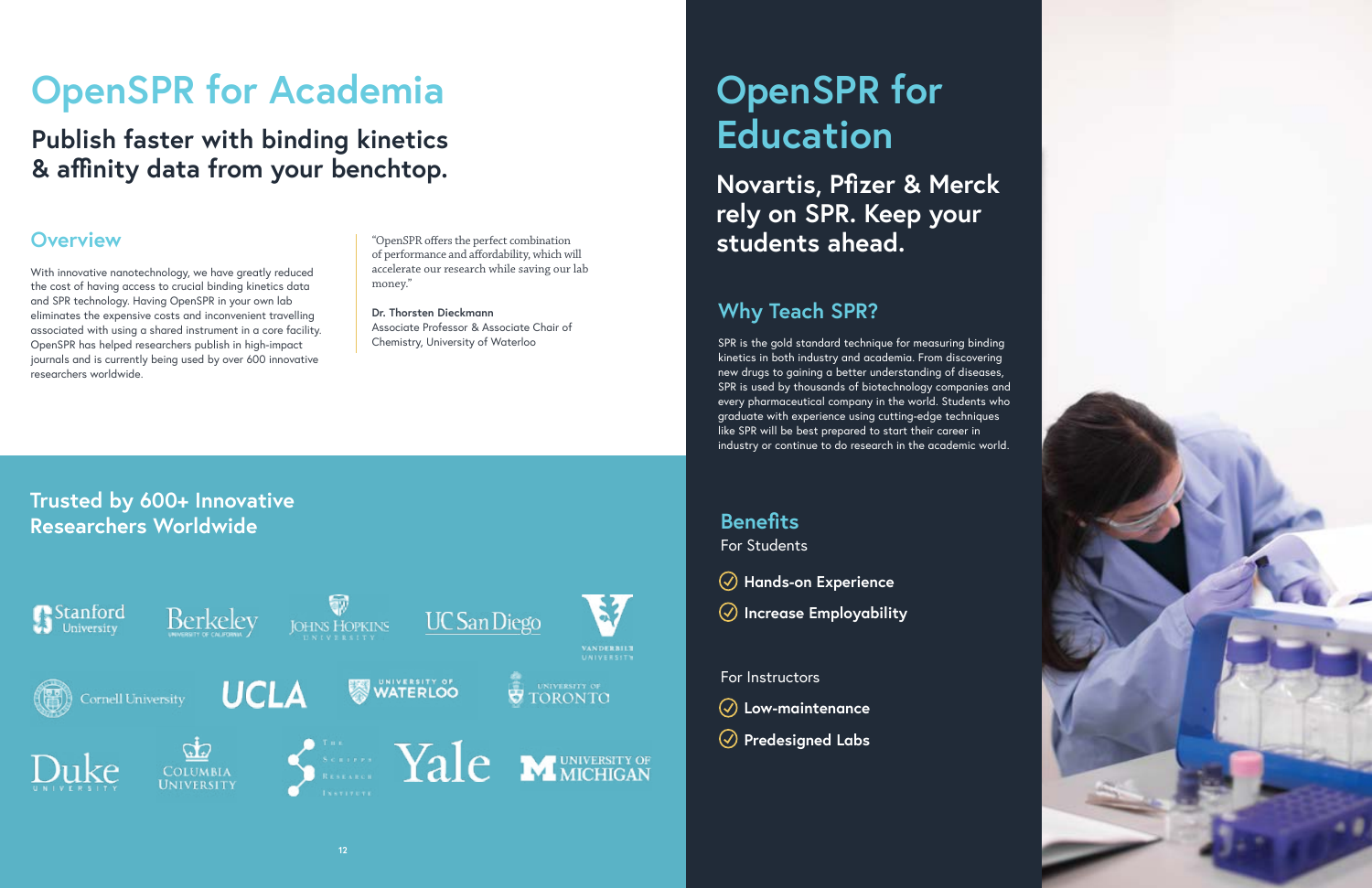











"The team at Nicoya has been very helpful, promptly answering any questions, helping me analyze data, troubleshooting issues, and helping me learn the ins and outs of how the instruments work. The initial training was very fast and simple."

**Ember Tota** Chemistry Graduate Student, University of California San Diego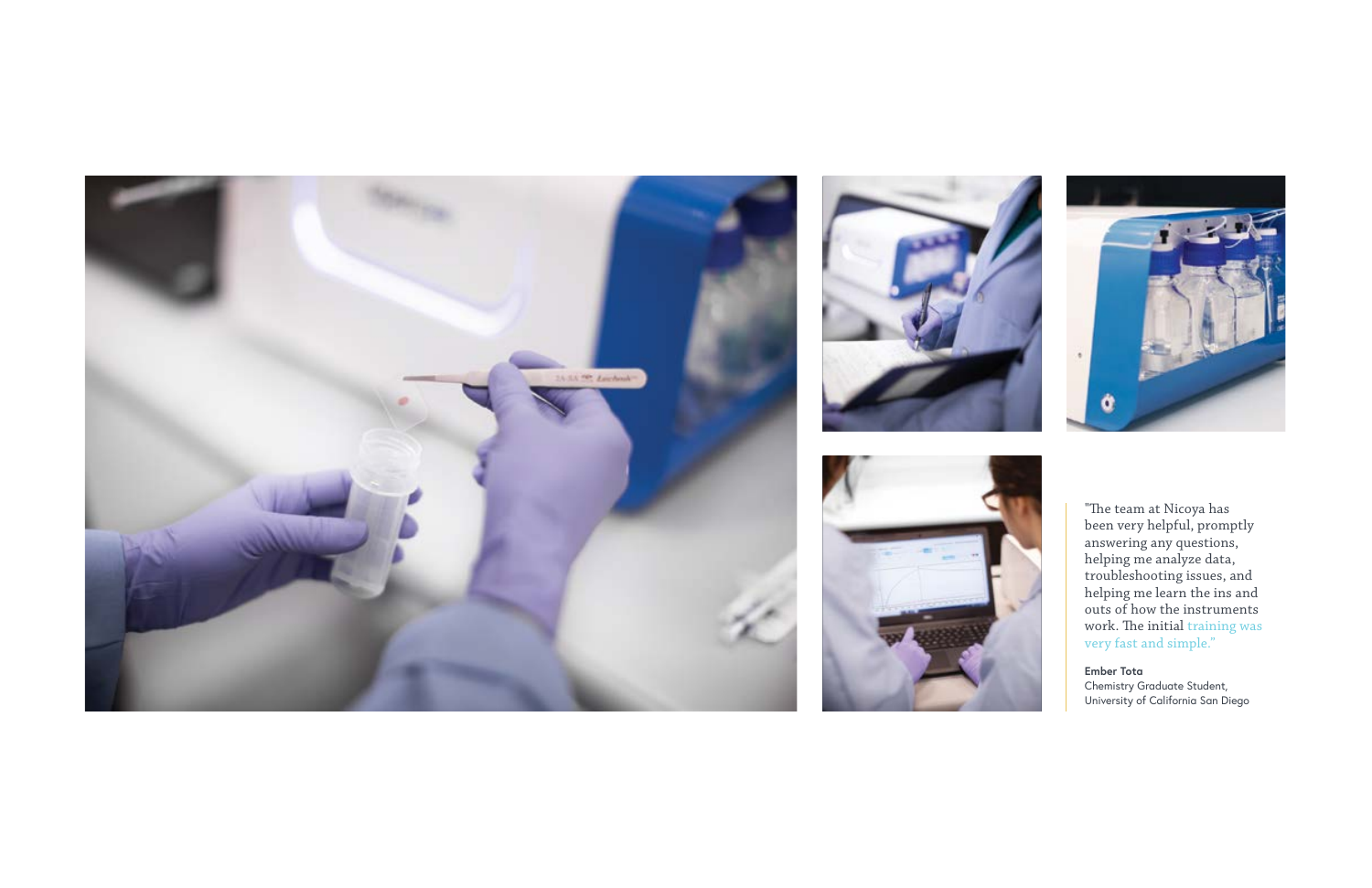# **Overview**

SPR is a highly valued technique used in the biotechnology industry for drug screening, drug production, lead optimization, quality control, and much more. Our unique nano-structured sensor surface allows you to obtain highquality binding kinetics and affinity data for a wide variety of applications. With OpenSPR's ease-of-use, you can get started on your experiments in a matter of hours.

Due to it's versatile applicability, the OpenSPR can be found in companies of all sizes. In smaller companies, the OpenSPR allows researchers to finish off their full experimental workflows at a low cost. In larger companies, the OpenSPR is easily integrated alongside their other assays.

### **OpenSPR is ideal for:**

- Lead optimization
- Quality control
- Drug discovery
- Validation
- Feasibility

# **OpenSPR for Biotechnology**

# **Accelerate your research with high-quality binding kinetics data for a wide range of applications.**

"We spent many hours trying to run our proteinprotein interaction on the Biacore with no success. After running the same experiment on the OpenSPR, we immediately got the data we needed."

**Dr. Ning** CEO, Kyinno Biotechnology

# **Publications**

**The world's most innovative researchers are publishing faster with OpenSPR. Join us on our mission to improve human lives.** 



**Benchtop** Save valuable lab space with our affordable benchtop solution



**User-Friendly**

Train anyone in your lab to become an SPR expert with our user-friendly

solution.

**Real-Time Data**

Shorten your experimental timelines with real-time binding kinetics and affinity data

**Low-Maintenance** Minimize downtime on your experiments and save on operational costs

### **PUBLICATION LIST**

Luteolin Inhibits Musashi1 binding to RNA and disrupts cancer phenotypes in glioblastoma cells. Gupta, Y. K., Hart, M. J., Hernandez, G., Hubert, C. G., Ivanov, D. N., Kaundal, S., Li, G., Penalva, L. O. F., Qiao, M., Velasco, M. X., Villarreal, J., Wang, Z., and Yi, C. RNA Biology. (Nov 2018)

A truncated RHAMM protein for discovering novel therapeutic peptides Hauser-Kawaguchi, A., Luyt, L., Milne, M., Peart, T., Tolg, C., and Turley, E. Bioorganic & Medicinal Chemistry. (Oct 2018)

Ligand size and conformation affect the behavior of nanoparticles coated with in vitro and in vivo protein corona.

Gao, H., He, Q., Ruan, S., Yu, W., Wu, T., and Zhang, H. ACS Applied Materials & Interfaces. (Feb 2018)

PDGFRß-specific affibody-directed delivery of a photosensitizer, IR700, is efficient for vascular-targeted photodynamic therapy of colorectal cancer. Fan, Q., Lu, X., Shi, Q., Tao, Z., Wan, L., Wei, D., Yang, H. Drug Delivery. (Nov 2017)

Docosahexaenoic acid lowers cardiac mitochondrial enzyme activity by replacing linoleic acid in the phospholipidome.

Sullivan, E. M., Pennington, E. R., Sparagna, G. C., Torres, M. J., Neufer, P. D., Harris, M., Anderson, E. J., Tonya N. Zeczycki, T. N., Brown, D. A., Shaikh, S. R. Journal of Biological Chemistry. (Nov 2017)

Targeted Delivery to Tumor-associated Pericytes via an Affibody with High Affinity for PDGFRß Enhances the in vivo Antitumor Effects of Human TRAIL. Tao, Z., Yang, H., Shi, Q., Fan, Q., Wan, L. and Lu, X. Theranostics (Jun 2017)

Receptor-Based Peptides for Inhibition of Leukotoxin Activity. Krueger, E., Hayes, S., Chang, E. H., Yutuc, S., and Brown, A. C. American Chemical Society. (Feb 2017)

*\*For a full list of OpenSPR publications, visit nicoyalife.com/publications*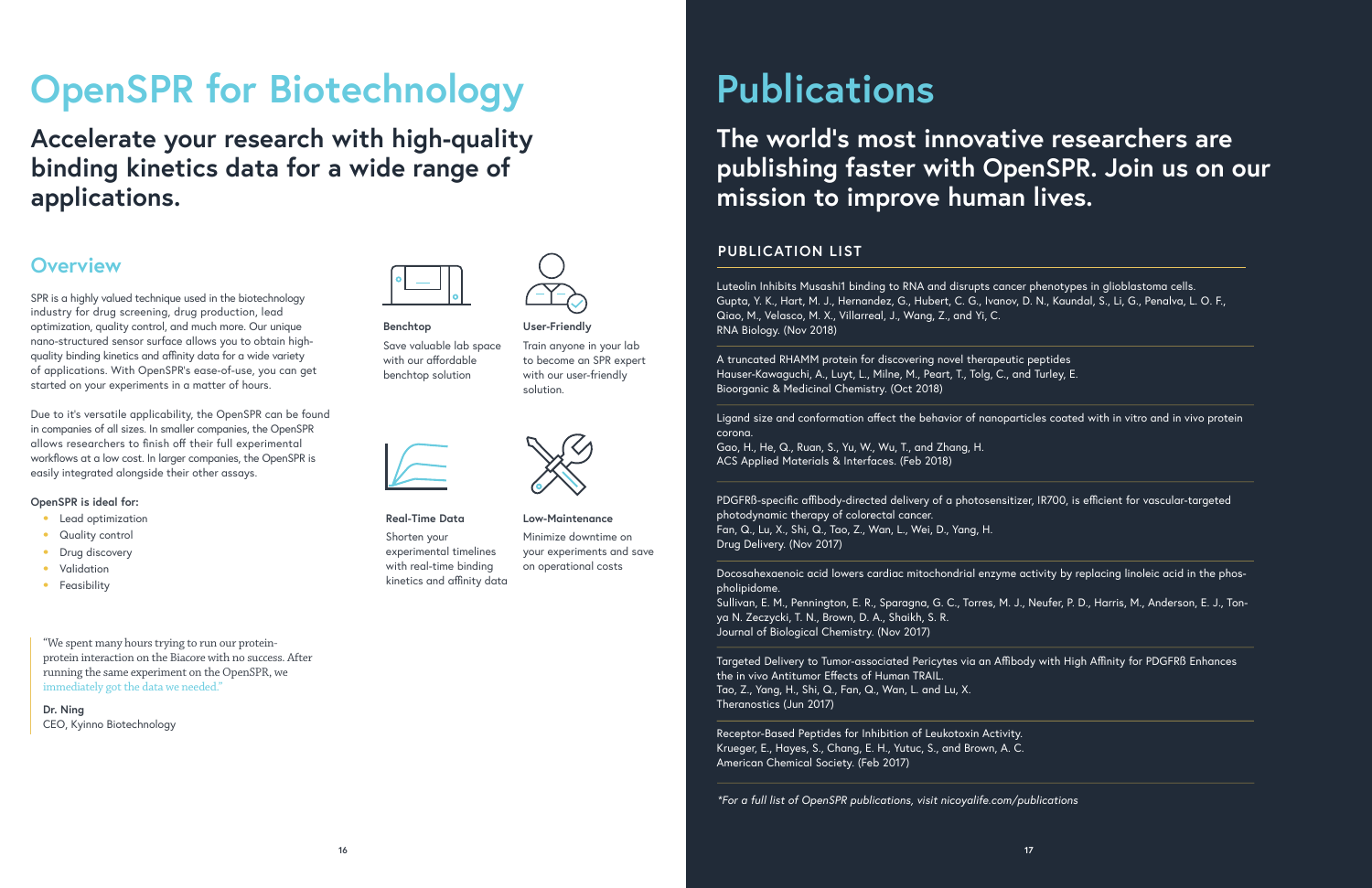# **Protein-Protein**

**Ligand:** Biotinylated protein immonbilized onto a Streptavidin Sensor

**Analyte:** Mutant protein

 $k_{on} = 0.35x10^6$  M-1s-1  $k_{off}$  = 2.0x10<sup>-3</sup> s<sup>-1</sup>  $K_D = 5.7$  nM







# **Antibody-Antigen**

**Ligand:** Anti-PSA immobilized onto Gold Sensor with custom chemistry

**Analyte:** PSA

 $k_{on}$  = 4.0x10<sup>4</sup> M<sup>-1</sup>s<sup>-1</sup>  $k_{off}$  = 1.8x10<sup>-6</sup> s<sup>-1</sup>  $K_D = 4.5$  nM

CV=3.2%

# **Applications**

# **Protein-Small Molecule**

**Liposome 1**  $k_{on}$  = 810 M<sup>-1</sup>s<sup>-1</sup>

 $k_{off}$  = 5.53x10-4 s<sup>-1</sup> K<sub>D</sub> = 682 nM

**Ligand:** CAII protein immobilized onto a High Sensitivity Carboxyl Sensor

**Analyte:** Furosemide. (330 Da)

 $k_{on}$  = 1.7x10<sup>4</sup> M<sup>-1</sup> s<sup>-1</sup>  $k_{off}$  = 4.4x10<sup>-2</sup> s<sup>-1</sup><br> $K_D$  = 2.5 µM





# **Protein-Lipid**

**Ligand:** Liposomes formed with 2 different phospholipids, immobilized onto Liposome (LIP-1) Sensors

**Analyte:** Proprietary protein



### **Liposome 2**

 $k_{on}$  = 1100 M<sup>-1</sup>s<sup>-1</sup>  $k_{off}$  = 9.24x10<sup>-4</sup> s<sup>-1</sup> K<sub>D</sub> = 841 nM

# **Protein-Aptamer**

**Ligand:** Aptamer (biotinylated) immobilized onto Streptavidin Sensor

**Analyte :** Lysozyme

 $k_{on}$  = 1.8x10<sup>5</sup> M<sup>-1</sup>s<sup>-1</sup>  $k_{off}$  = 2.6x10<sup>-3</sup> s<sup>-1</sup> K<sub>D</sub> = 14.6 nM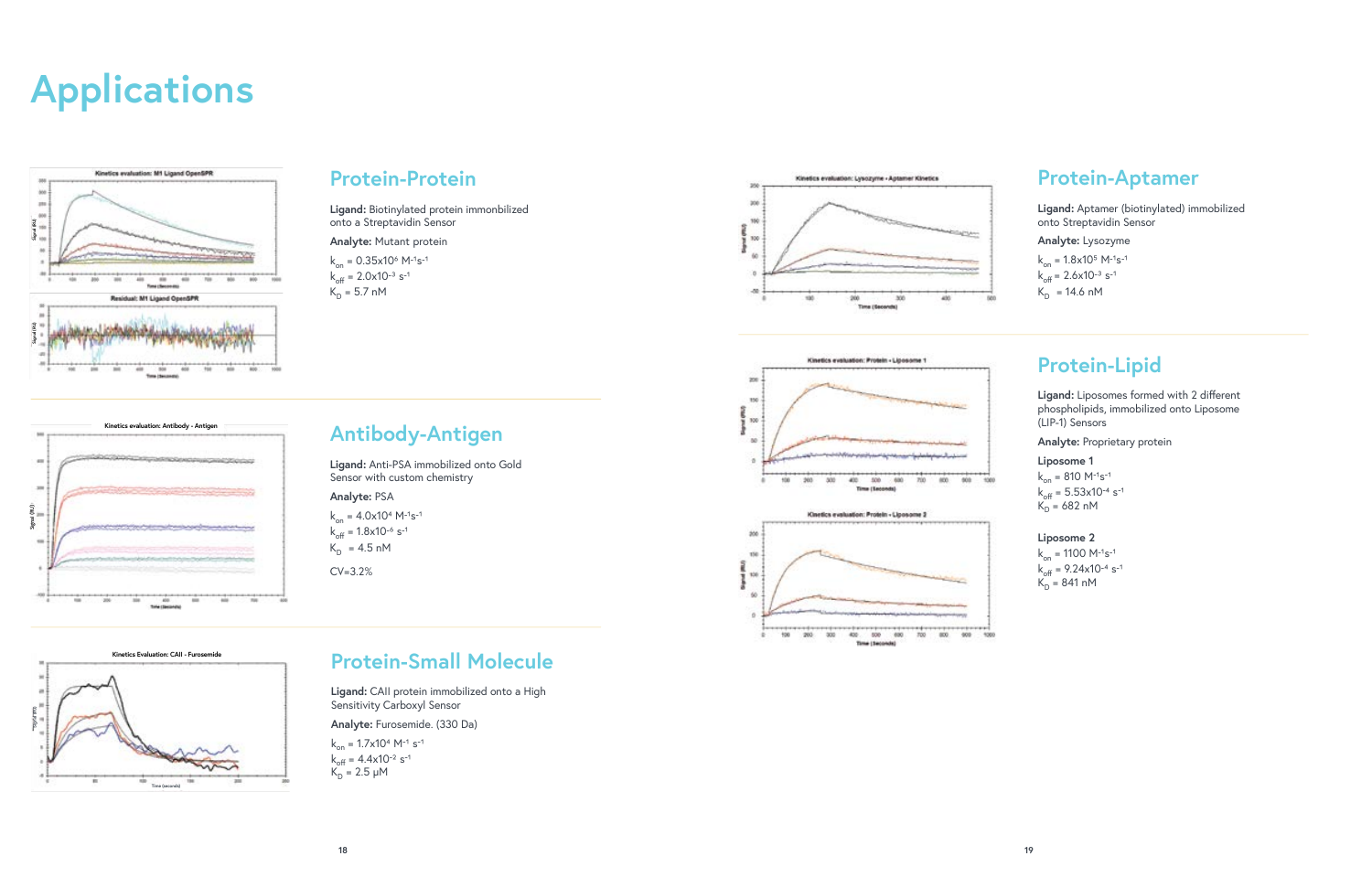"The OpenSPR is being used everyday in our department and we love it because it's user-friendly, and we get the data we need from our own bench!"

**He (Grace) Gu** Biochemistry, Cellular & Molecular Biology Ph.D. Student, Johns Hopkins University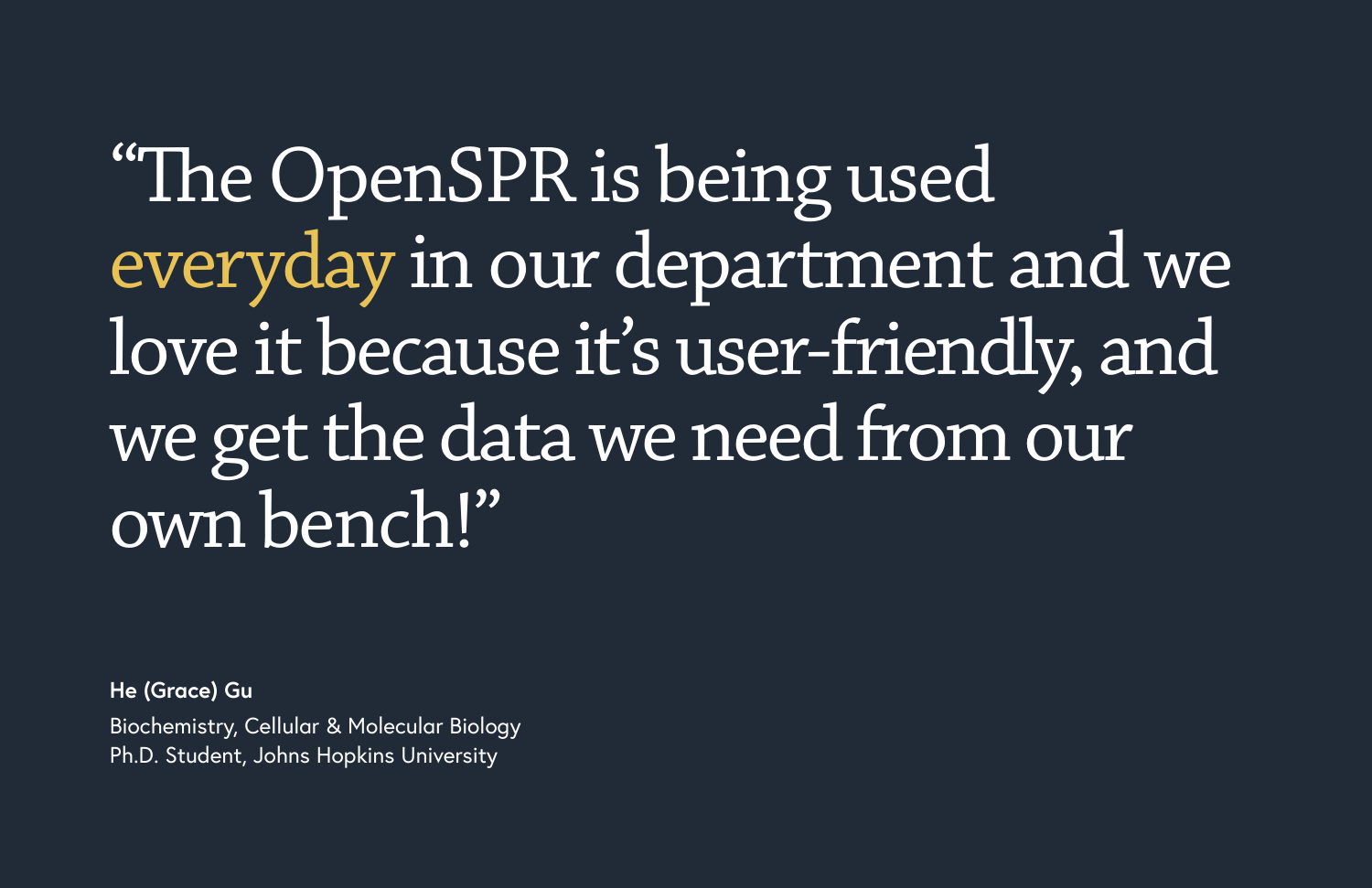- **Real-Time Monitoring** Provides binding kinetics (on/off rates, yes/ no binding and affinity values) **1.**
- **Label-Free Detection** Avoid spending time and money on expensive labeling reagents and protocols **2.**
- **Conserve Precious Samples** Save money using low sample volumes and concentrations **3.**
- **Reusable Sensor Chips** Regeneration buffers are used to disrupt the interaction between the analyte and ligand **4.**
- **Complex Sample Testing** Test crude samples to reduce time and cost associated with purification **5.**
- **Reliability and Accuracy** Obtain accurate results from repeatable measurements associated with purification **6.**
- Begin with a functionalized sensor with selected chemistry (eg. Carboxyl, NTA, Streptavidin, etc.) for easy immobilization of your target. **1.**
- Immobilize your target to the sensor. The immobilized target will be referred to as the *ligand.* **2.**
- Introduce the binding partner at multiple concentrations to observe the interaction with the ligand target. The second binding partner is referred to as the *analyte.* **3.**

The response graph can be interpreted as biomolecules being added or removed from the sensor surface. An increase in the response corresponds to a binding event of a biomolecule. For kinetic analysis of the analyte binding curves, both the association and dissociation of the kinetic interaction is measured.

# **What is Surface Plasmon Resonance (SPR)?**

### **SPR is an analytical technique for studying molecular interactions.**

SPR is an optical effect that can be utilized to measure the binding kinetics and affinity of molecular interactions in real-time without the use of labels. SPR is unique because it is one of the few techniques that allows determination of binding kinetics and not just binding affinity, as you would get from traditional techniques like ELISA. The binding kinetics, or the on and off rates, can only be determined with a biosensing technique that gives real-time binding data of both the association and dissociation phases of the interaction. This data gives detailed insight into the binding strength and stability of the interaction, which is critical for many industries and research areas. It helps researchers determine which molecules interact, how strongly they interact, and the kinetics of the interactions.



- The optical hardware for LSPR is less complex, so the instrument is smaller and more affordable
- Since the angle is not important, the instrument is more robust against vibration and mechanical noise
- LSPR is not as sensitive to bulk sample effects, which causes errors in experimental data, because it has a much shorter electromagnetic field decay length
- No strict temperature control is needed
- The sensor chips can be manufactured at a much more affordable price
- Instruments are easier to use and maintain

# **Why SPR?**

**SPR is becoming a standard technique available in every single biochemistry lab**.

# **Overview of an SPR Experiment**

**The entire experiment from start to finish takes place within the SPR instrument! This means that real-time data is displayed throughout the experiment, giving the user instant feedback and flexibility for fast and easy optimization. The basic steps for performing an experiment are outlined below:**

# **How is LSPR Different from SPR?**

**Localized surface plasmon resonance is generated by gold nanoparticles as compared to a continuous gold film as used in traditional SPR.**

OpenSPR uses localized surface plasmon resonance (LSPR). LSPR produces a strong resonance absorbance peak in the visible range of light, with it's position being highly sensitive to the local refractive index surrounding the particle. Therefore, OpenSPR measures small changes in the wavelength of the absorbance position, rather than a reflected angle as in traditional SPR.

# **Advantages of Using LSPR Instead of SPR**



# **How does SPR Work?**

**The SPR instrument consists of an optical measurement system, a fluid handling system, and a sensor chip.**

An SPR sensor consists of a very thin gold layer coated onto a glass substrate. When a light source illuminates the gold layer, a plasmonic wave is generated with an electric field extending above the surface of the sensor. This electric field of the sensor is very sensitive to changes in the dielectric constant and can detect changes in mass or refractive index on the sensor surface, such as a molecular binding event. An optical detection system is used to measure the changes of the sensor properties, creating a response signal to measure molecular interactions in real-time.



# **Surface Plasmon Resonance**

# **An Introduction to SPR**

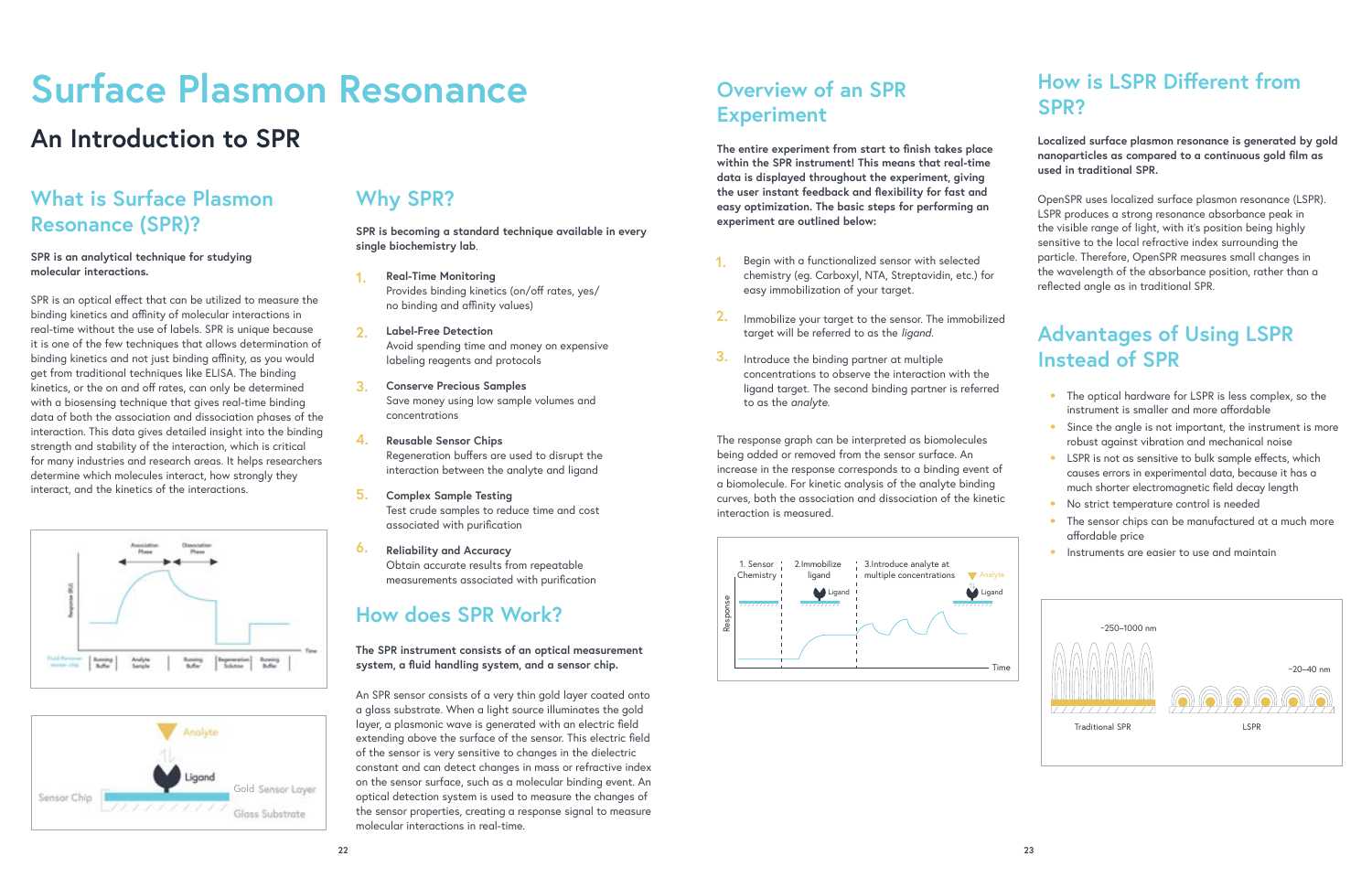# **Experimental Conditions**

**Table 1. Summary of experimental conditions used on OpenSPR™, standard SPR instrument, and BLI instrument.**

*\*for kinetic analysis from BLI data, 31.25 nM and 1000 nM concentrations were omitted from the fitting.*

## **Summary**

- **Binding Kinetics of biotinylated CD16a and IgG were characterized by comparing OpenSPR™ with a standard SPR instrument and a commonly-used BLI instrument.**
- **<sup>K</sup>D values measured using the OpenSPR™, the standard SPR instrument and the commonly-used BLI instrument were found to be 74.7 nM, 48.7 nM and 226 nM, respectively.**
- **This study supports the equivalency of OpenSPR™ with with other commercial instruments for the analysis of binding kinetics and affinity.**

**Overview**

The OpenSPR™ is a powerful instrument providing researchers with in-depth label-free binding kinetics for a variety of different molecular interactions. A side by side comparison study was performed with OpenSPR™, a standard SPR instrument, and a commonly-used BLI instrument to demonstrate that OpenSPR™ can provide the same high-quality data as commonly-used instruments on the market. The standard SPR and BLI instruments are used for analyzing binding kinetics, but cost hundreds of thousands of dollars, making them inaccessible to many researchers who need this data. An Fc-FcR interaction was analyzed using the three instruments under similar conditions to show that the OpenSPR™ can generate comparable results to both the standard SPR and commonly-used BLI systems for a fraction of the cost.

# **Comparison Study of Label-Free Biosensors Using Commercially Relevant Binding Systems**

# **Results and Discussion**

Results from the Fc-FcR interaction measured on the OpenSPR™, standard SPR and BLI instruments can be found in Figures 1, 2 and 3, respectively. Data was fit in each experiment with a 1:1 binding model. The OpenSPR™, and the two other instruments determined KD values of 74.0 nM, 48.7 nM and 226 nM, respectively. The calculated KD values between OpenSPR™ and the other SPR instrument are highlycomparable, while the value reported by the BLI instrument differs by ~5X. The kinetic constants determined from the fits are shown in Table 1. The off-rates are similar across all three instruments, however, the BLI-derived on-rates differs by over an order of magnitude. The quality of the fits is comparable for OpenSPR™ and the standard SPR instrument, but there is more deviation from the model seen in the BLI data.

It is common to see variations in measured affinity and kinetic values even when running assays on the same instrument. The closeness of the values between both SPR instrument experiments demonstrate the comparability of these instruments for biomolecular interaction analysis. The relatively large difference seen in the BLI data could be due to the higher immobilization level used, fitting differences, or fundamental differences in the dip and read technique used with BLI.

# **Conclusions**

In summary, both OpenSPR™ and the other SPR instrument reported similar kinetics and affinity values, but differed more significantly from the BLI system for the interaction studied. The results support the use of OpenSPR™ as the best affordable alternative to traditional SPR and BLI instruments in generating accurate binding kinetics and affinity data.

|                                    | OpenSPR™                               | <b>Standard SPR Instrument BLI Instrument</b> |                                                 |
|------------------------------------|----------------------------------------|-----------------------------------------------|-------------------------------------------------|
| Sensor                             | Streptavidin<br>Sensor Chip            | High-affinity Streptavidin<br>Sensor Chip     | <b>High Precision</b><br>Streptavidin Biosensor |
| <b>Running Buffer</b>              | HBS-EP                                 | HBS-EP                                        | PBS-T + 0.1% BSA                                |
| CD16a Immobilization<br>conditions | $4.5 \mu g/mL$ at<br>$5 \mu L/min$     | 30 ng/mL at<br>$5 \mu L/min$                  | $5 \mu g/mL$                                    |
| <b>Blocking</b>                    | N/A                                    | 10 µg/mL biocytin                             | 50 µg/mL biocytin                               |
| IgG Fc concentrations              | 31.25, 62.5, 125, 250,<br>500, 1000 nM | 31.25, 62.5, 125, 250, 500,<br>1000 nM        | 31.25, 62.5, 125, 250,<br>500, 1000 nM*         |
| IgG Fc analysis flow rate          | $30 \mu L/min$                         | $30 \mu L/min$                                | N/A                                             |
| Regeneration                       | Running buffer                         | Running buffer                                | Running buffer                                  |
| Data analysis software             | <b>TraceDrawer</b>                     | Built-in software                             | Built-in software                               |
| Kinetic model used<br>for analysis | 1:1                                    | 1:1                                           | 1:1                                             |

|             | OpenSPR™  | <b>Standard SPR</b> | <b>BLI Instrument</b> |
|-------------|-----------|---------------------|-----------------------|
| $k_{on}$    | 5.57e4    | 1.42e5              | 2.68e4                |
| $k_{off}$   | $4.16e-3$ | $6.89e-3$           | $6.08e-3$             |
| $k_{\rm D}$ | 7.47e-8   | $4.87e-8$           | $2.26e-7$             |

# **Samples and Reagents**

- Ligand: Human CD-16a (FcγRIIIa) (biotinylated), SinoBiological, Cat# 10389-H27H1-B
- Analyte: Human IgG FC fragment, Abcam, Cat# Ab90285
- Running Buffer (OpenSPR™ and standard SPR instrument): HBS-EP (0.005% Tween-20)
- Assay Buffer (BLI instrument): PBS (0.01% BSA and 0.002% Tween-20)



*Figure 1: CD16a-Fc interaction analyzed using the OpenSPR™ with analyte concentrations of 31.25, 62.5, 125, 250, 500 and 1000 nM.*



*Figure 2: CD16a-Fc interaction analyzed using the standard SPR instrument with analyte concentrations of 31.25, 62.5, 125, 250, 500 and 1000 nM.*



*Figure 3: CD16a-Fc interaction analyzed using the BLI instrument with analyte concentrations of 31.25, 62.5, 125, 250, 500 nM and 1000 nM. Green lines represent measured curves and red lines represent 1:1 fits.*

**Table 2. Kinetic and affinity constants of the CD16a-Fc interaction measured on OpenSPR™, the standard SPR instrument, and BLI instrument.**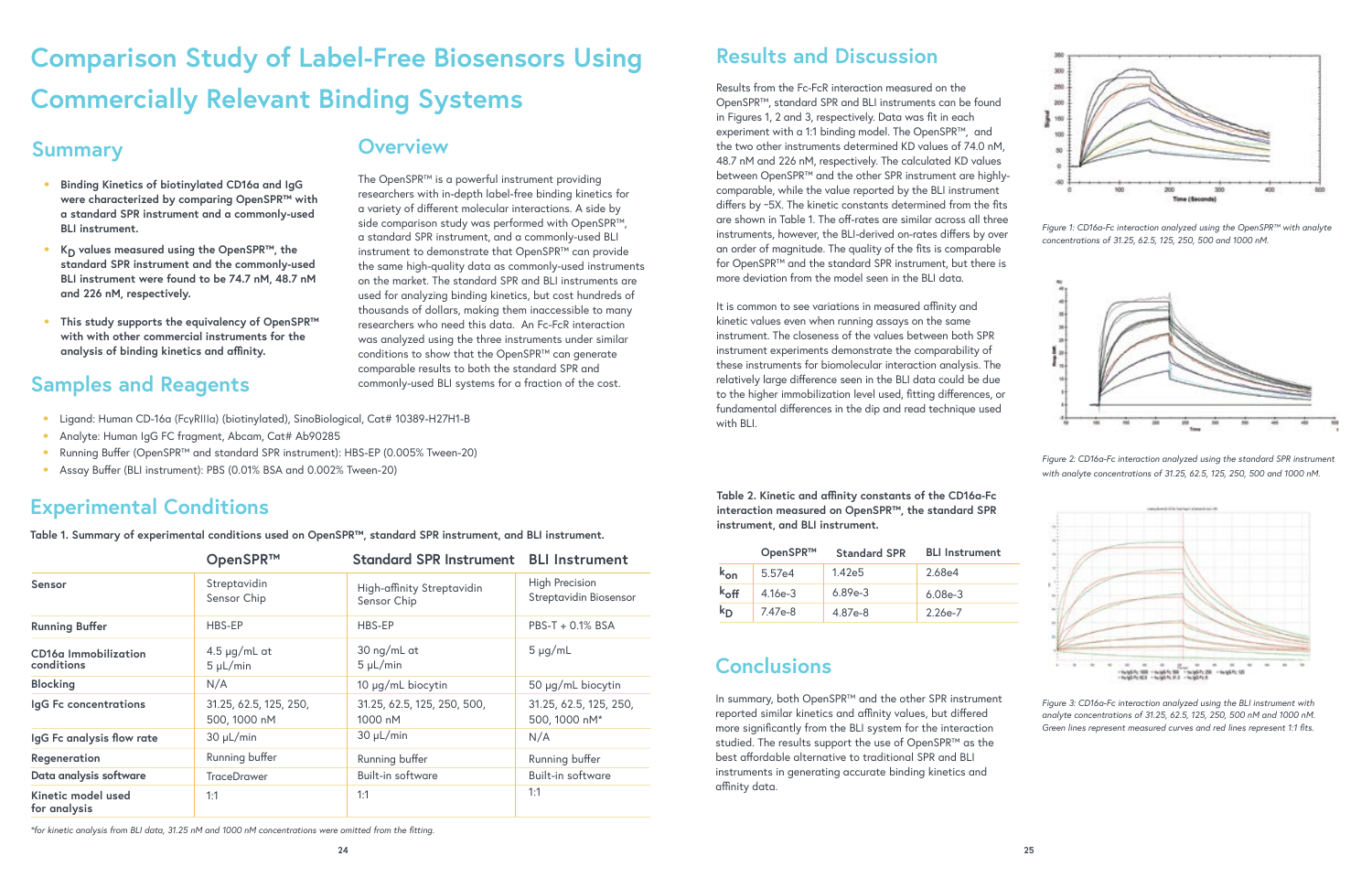# **Join us on our mission to improve human life.**

Accelerate your scientific discovery with binding kinetics & affinity data on your benchtop.

Speak to an Application Scientist Today: INFO@NICOYALIFE.COM 1-877-673-6777 WWW.NICOYALIFE.COM